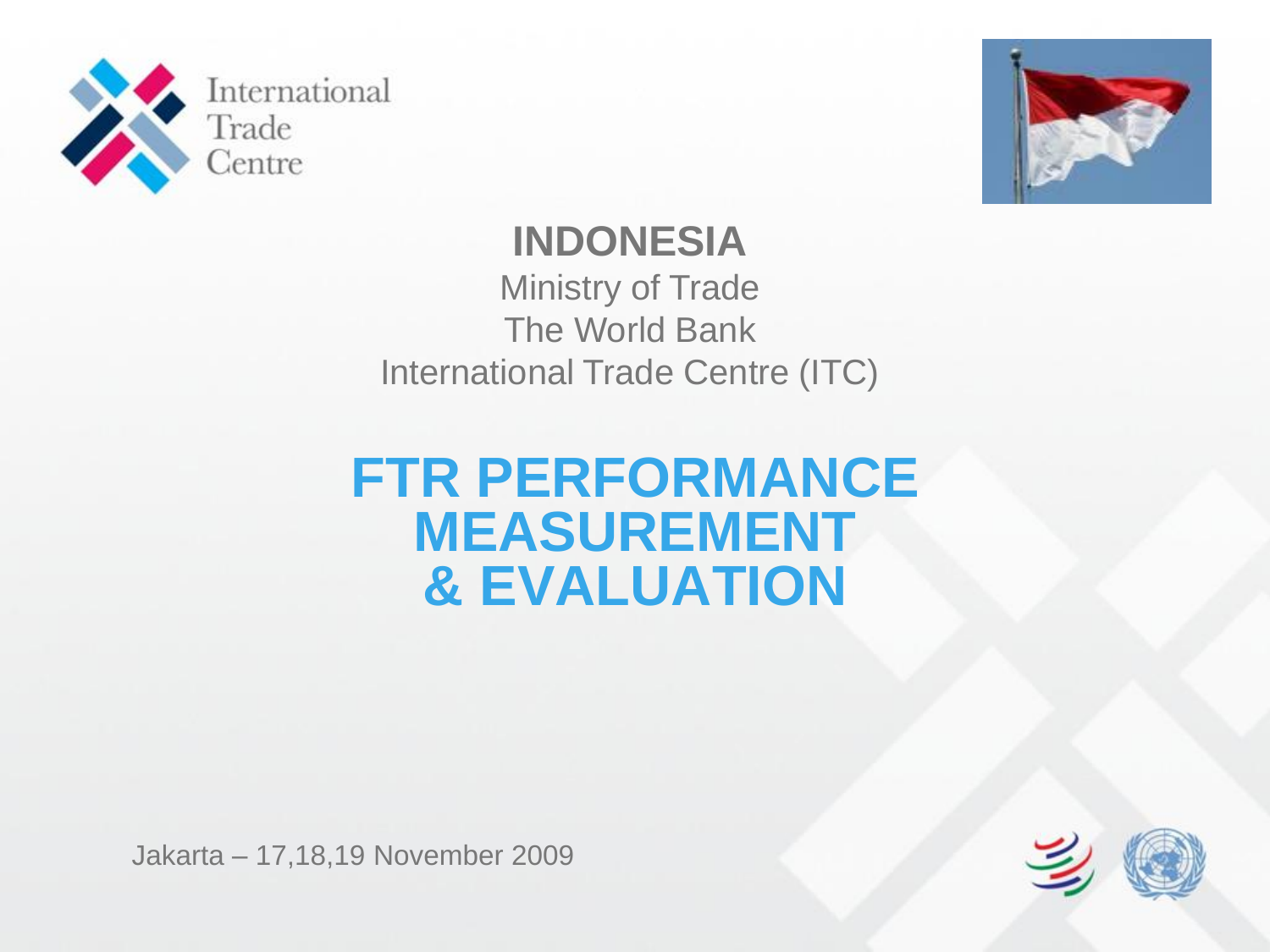# Why monitor and evaluate? *INTEREST FOR STAKEHOLDERS*

*To justify the role of FTR To support and justify requests for additional resources To provide inputs to presentations to stakeholders*

#### *INTEREST FOR FTR NETWORK COORDINATORS*

*To prioritise services and activities To clarify the inputs and outputs of the FTR services To contribute to planning and evaluation*

#### *INTEREST FOR FTR STAFF*

*To streamline the use of resources To recognize the achievements of the staff Performance can be a reference point in facilitating dialogue between stakeholders, coordinators and the staff*



EXPORT IMPAC FOR GOOD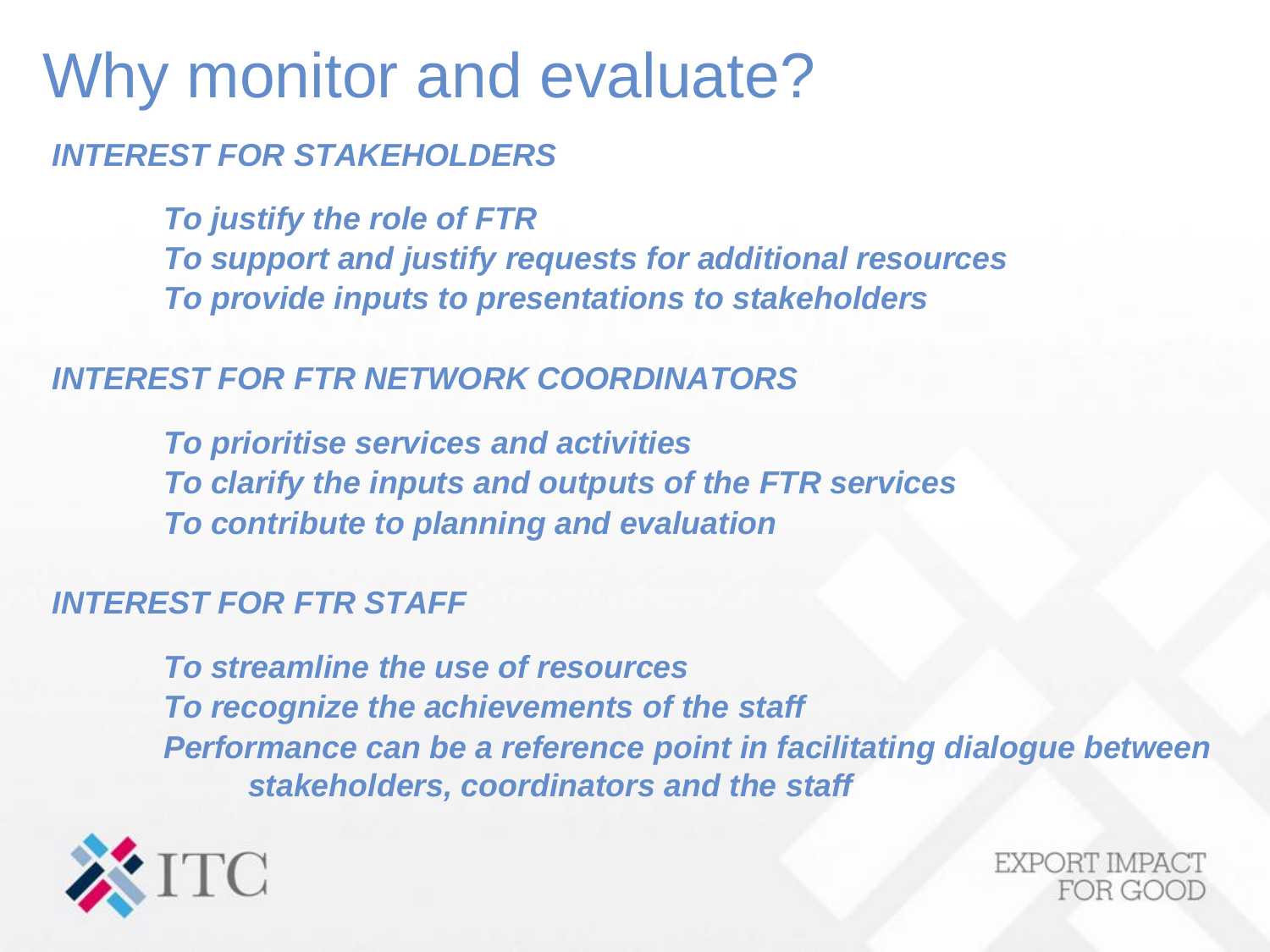# What the system should be

*OBJECTIVE*

*Based on objective facts and criteria*

#### *FAIR AND TRANSPARENT*

*Implemented in full consultation with the concerned staff Including recognition of all staff achievements giving value to quality, not just to quantitative objectives*

#### *CONTINUOUS*

*Built-in process to collect the necessary measures Ongoing dimension of the daily work*

#### *EFFECTIVE*

*The application of findings should result in changes and decisions It should also lead to clear recognition of positive achievements* 



EXPORT IMPAC" FOR GOOD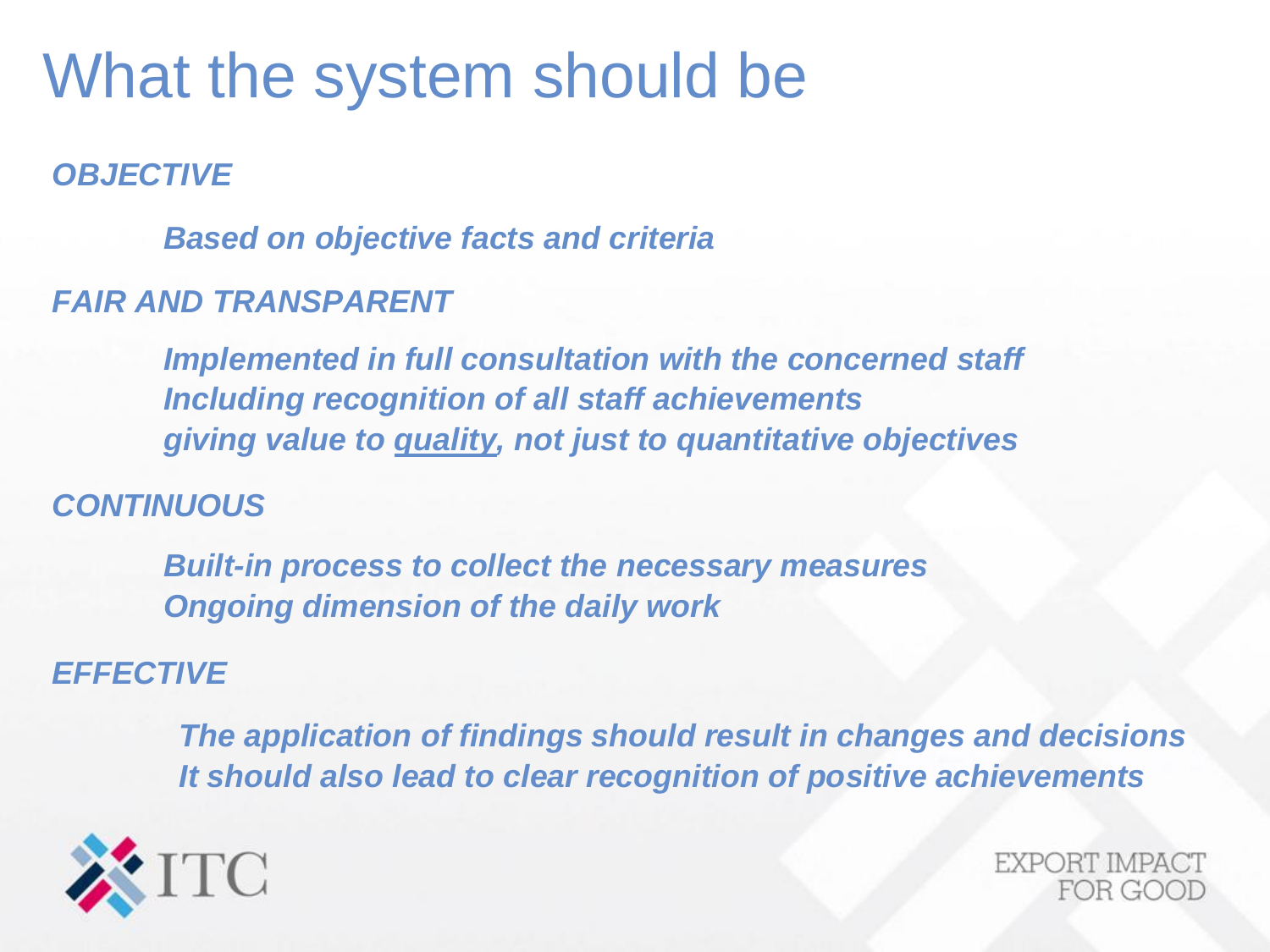# What can be measured and evaluated

### *ACTIVITIES AND RESULTS*

- *a) TRADE INFORMATION*
- *- Nr of Queries attended?*
- *Nr of customers attended?*
- *Nr of alerts disseminated?*
- *Nr of bulletin issued per year?*
- *Nr of market briefs? etc*

*a) TRADE PROMOTION*

- *Nr of business introductions?*
- *Nr of trade missions?*
- *Nr of participations in trade fairs?*
- *Nr of buyers' missions? etc*

*a) OTHER SERVICES - Business facilities provided to visiting exporters Conflicts solved , etc* 

EXPORT IMPAC" FOR GOOD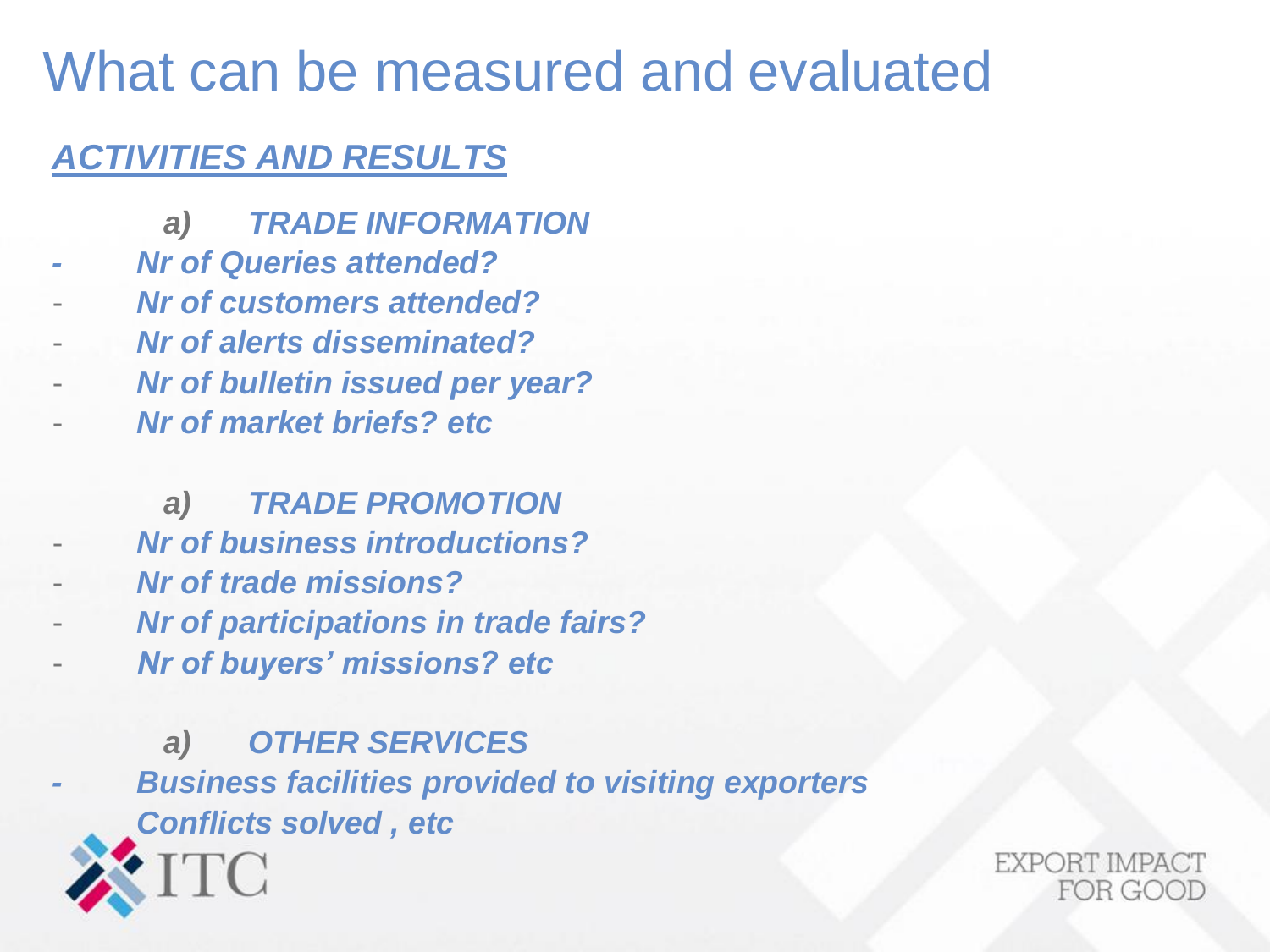# What can be measured and evaluated

### *USER SATISFACTION*

*Filled by the user after service (filling a brief form) Email messages; letters; faxes of acknowledgement (?) Feed back forms on web pages Sample surveys*

### *OUTCOME AND IMPACT*

*! Very difficult to measure !*

#### *"Impact" is always the result of a high number of*

- *- variables*
- *- actions and interventions, by various players*
- *- external factors not under the control of FTR*



EXPORT IMPA FOR GOOD